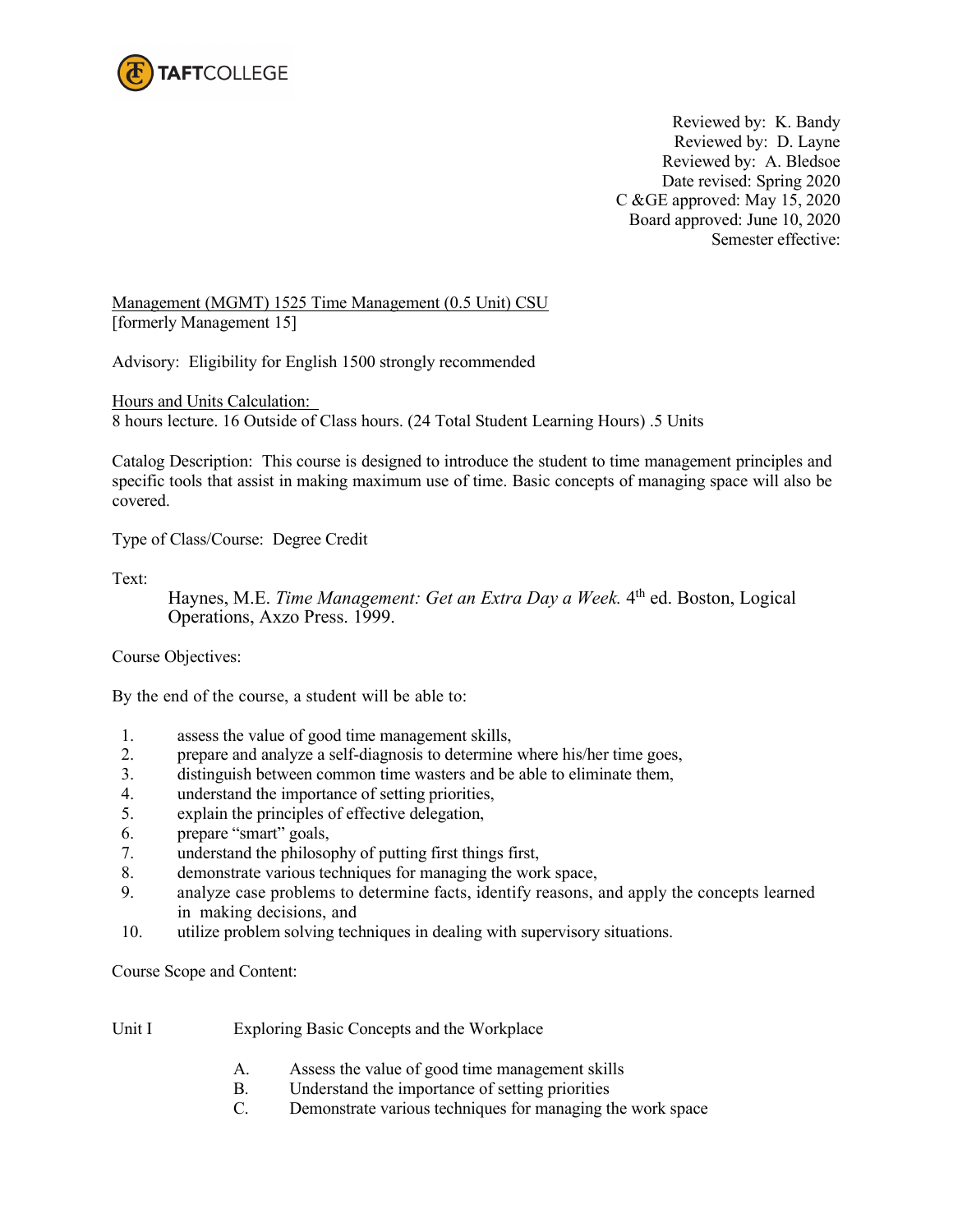

|          | Utilize problem solving techniques in dealing with supervisory situations<br>D.                                                                                                         |  |  |  |
|----------|-----------------------------------------------------------------------------------------------------------------------------------------------------------------------------------------|--|--|--|
| Unit II  | Using and Analyzing Logs                                                                                                                                                                |  |  |  |
|          | Prepare and analyze a self-diagnosis to determine where his/her time goes<br>A.<br>В.<br>Identify opportunities for better time utilization                                             |  |  |  |
| Unit III | <b>Using Delegation</b>                                                                                                                                                                 |  |  |  |
|          | Explain the principles of effective delegation<br>Α.<br>B.<br>Identify work that should be delegated<br>C.<br>Understand the process of delegating and how to carry it out successfully |  |  |  |
| Unit IV  | <b>Comparing Planning Processes</b>                                                                                                                                                     |  |  |  |
|          | Prepare "smart" goals<br>А.<br>Present several techniques, or planning aids, to help in the planning process<br>B.<br>$\mathbf{r}$ and $\mathbf{r}$ and $\mathbf{r}$ and $\mathbf{r}$   |  |  |  |

C. Evaluate the potential application of improved planning to a personal area of responsibility

## Unit V Developing Time Management Strategies

- A. Identify and eliminate time wasters
- B. Assess personal needs and redirect them efficiently for time allotted
- C. Comparing philosophies and strategies for effective time management
- D. Demonstrate the personal value of time management

Learning Activities Required Outside of Class:

The students in this class will spend a minimum of 16 hours per week outside regular class time doing the following:

- 1. Studying class notes
- 2. Answering questions
- 3. Completing required reading
- 4. Performing problem solving activities or exercises
- 5. Doing written work
- 6. Participating in group projects

Methods of Instruction:

- 1. Lectures
- 2. Demonstrations
- 3. Multimedia presentations<br>4. Group explorations
- Group explorations
- 5. Case studies and scenarios

## Methods of Evaluation:

- 1. Writing assignments, including:
	- a. group reports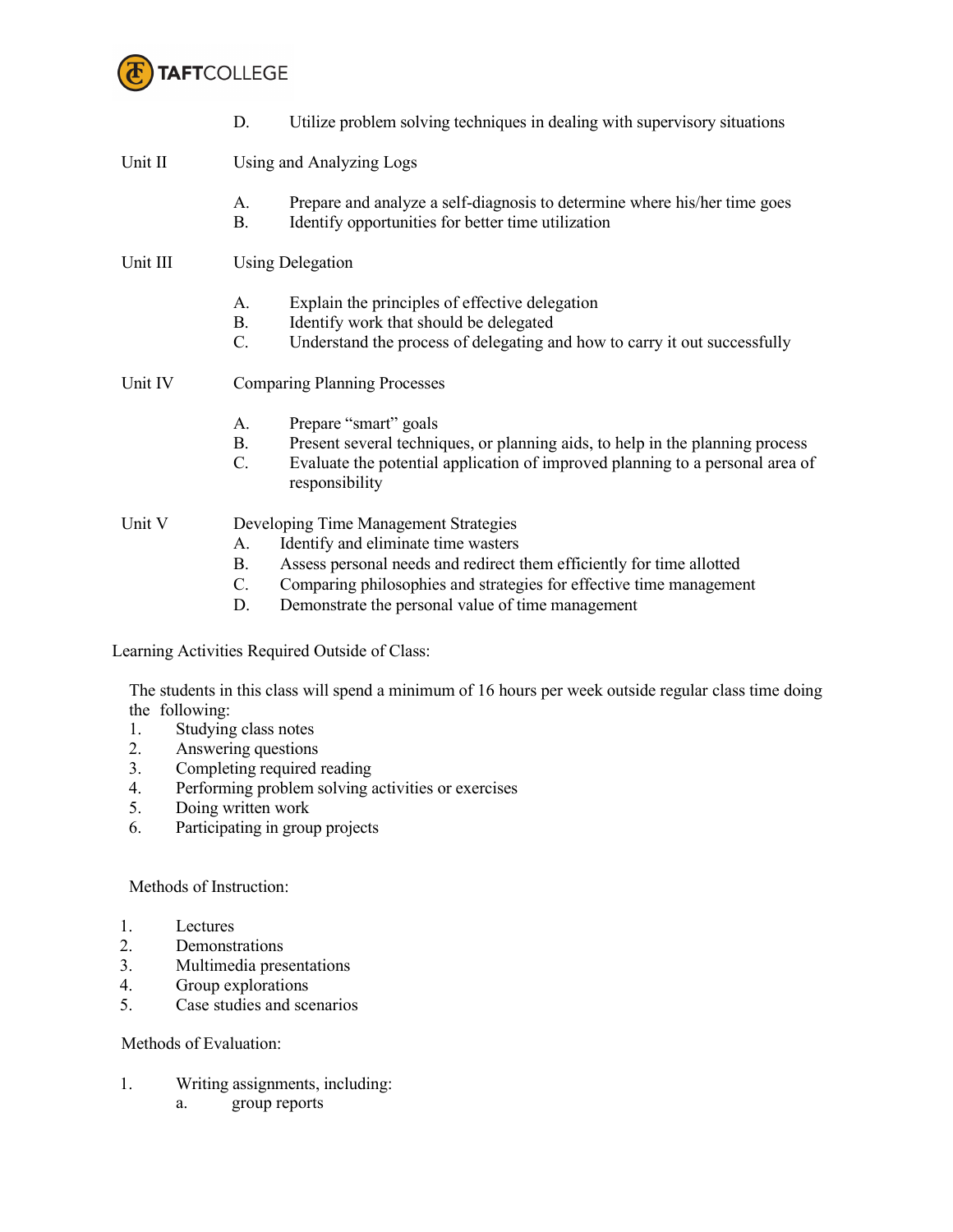

- b. topic paper written under American Psychological Association (APA) style guide
- c. case studies
- d. scenarios
- e. simulations
- 2. Problem-solving demonstrations, including:
	- a. exams
	- b. homework problems
	- c. case study recommendations and solutions
- 3. Other examinations using combinations of:
	- a. multiple choice questions
	- b. matching items
	- c. true/false questions
	- d. short answer questions
	- e. fill in the blank responses
- 4. Participation including:
	- a. role-playing and group activities
	- b. oral presentations and demonstrations
	- c. discussion responses
	- d. scenario reflections
- 5. Project including:
	- a. multimedia presentations
	- b. business scenario responses
	- c. action plans
	- d. formal written reports
	- e. portfolios
	- f. community service projects
	- g. building new case studies

Supplemental Data:

| TOP Code:                 | 050630: Management Development and Sup |
|---------------------------|----------------------------------------|
| <b>SAM Priority Code:</b> | C: Clearly Occupational                |
| Distance Education:       | Online; Offline                        |
| Funding Agency:           | Y: Not Applicable (funds not used)     |
| Program Status:           | 1: Program Applicable                  |